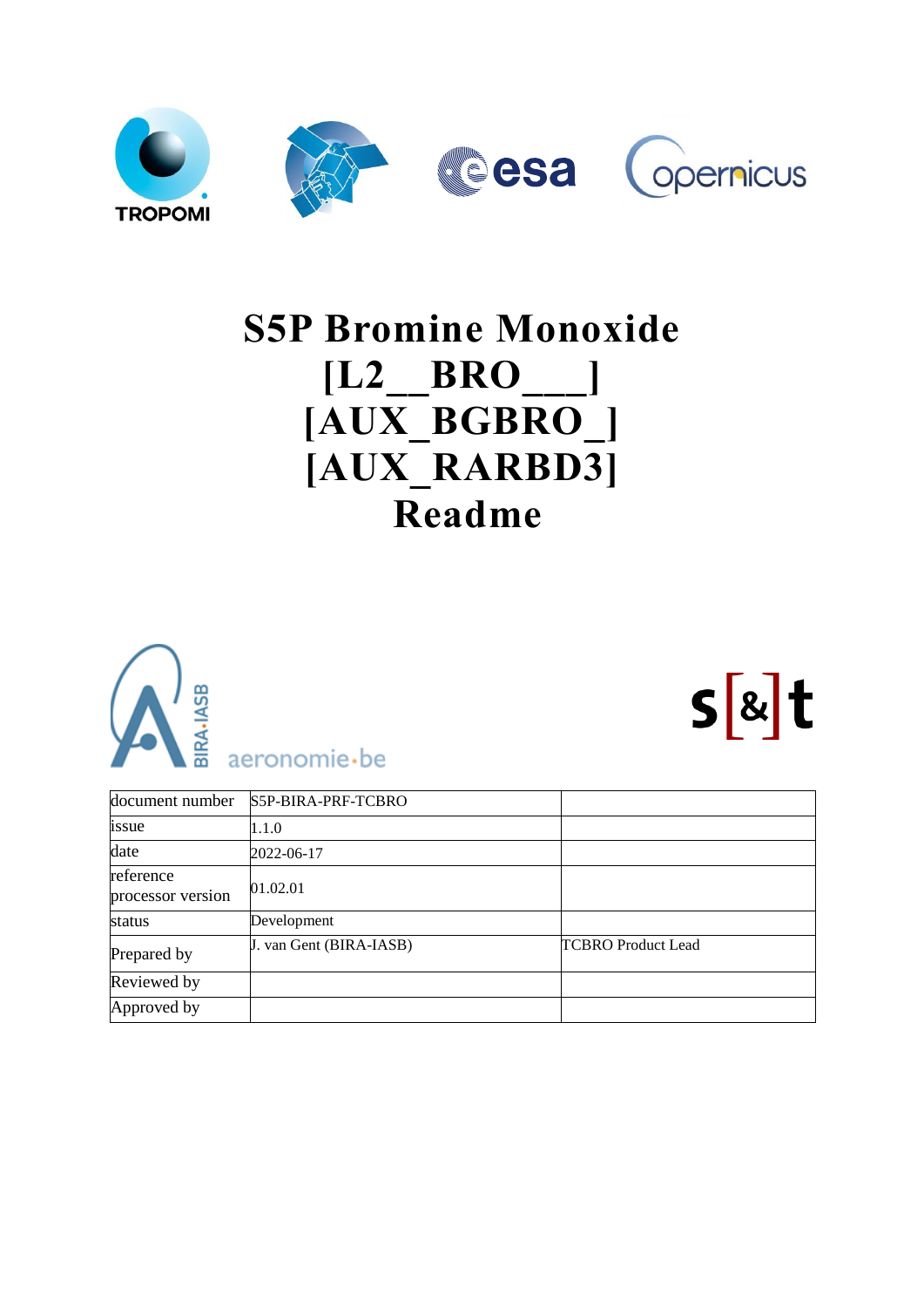|            | Product Lead / PRF Lead Editor |  |
|------------|--------------------------------|--|
| Signatures |                                |  |
|            |                                |  |
|            |                                |  |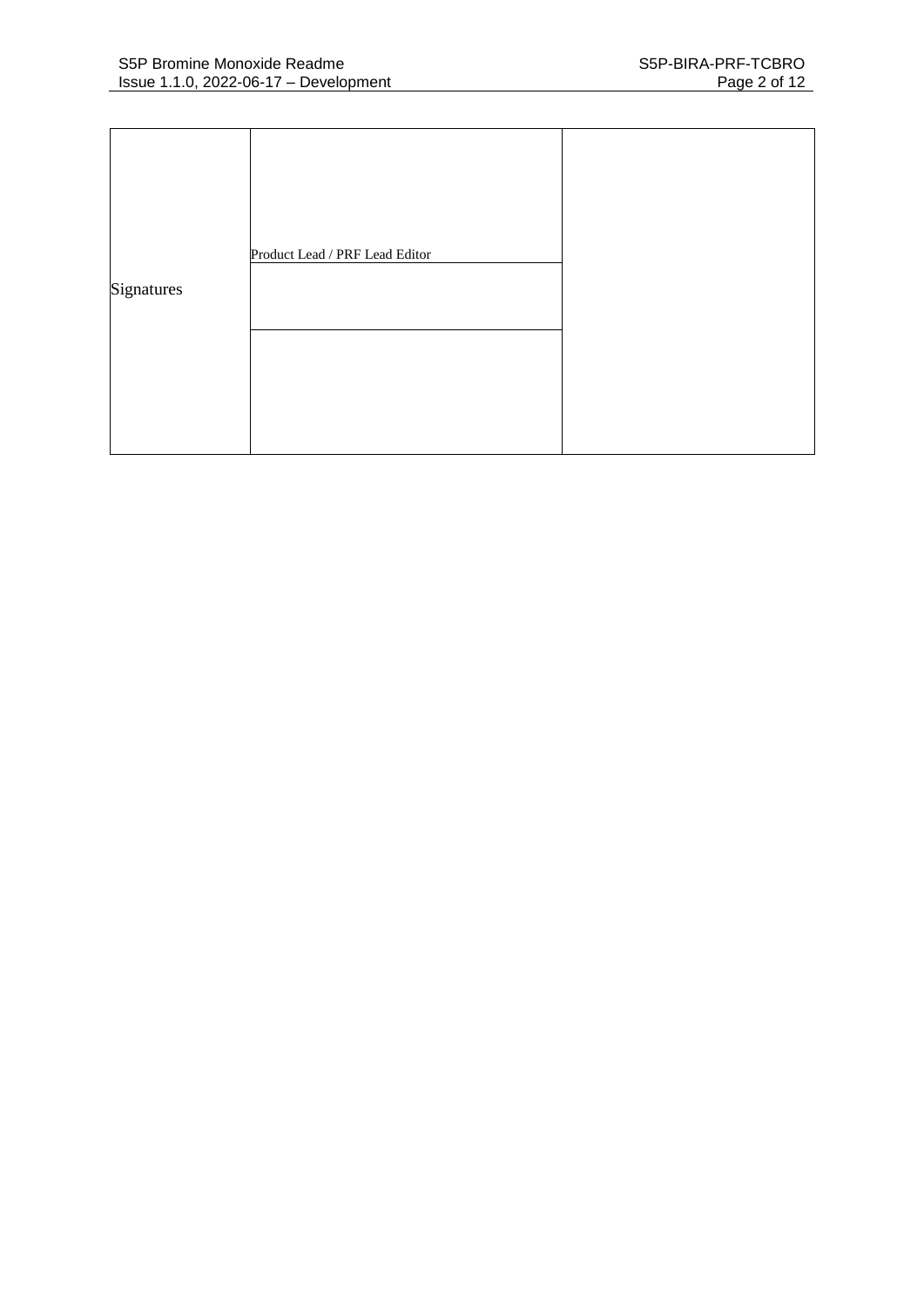# **Changelog**

| <b>Reason for change</b>                                                                                                | <b>Issue</b> | <b>Revision</b> | <b>Date</b> |
|-------------------------------------------------------------------------------------------------------------------------|--------------|-----------------|-------------|
| First draft                                                                                                             | 0            |                 | 2020-07-22  |
| Update to processor version 1.1.1                                                                                       |              | $\theta$        | 2022-01-22  |
| Update to processor version 1.2.1; Description of<br>S5P-PAL pre-operational environment; Multiple<br>text corrections. |              |                 | 2022-06-17  |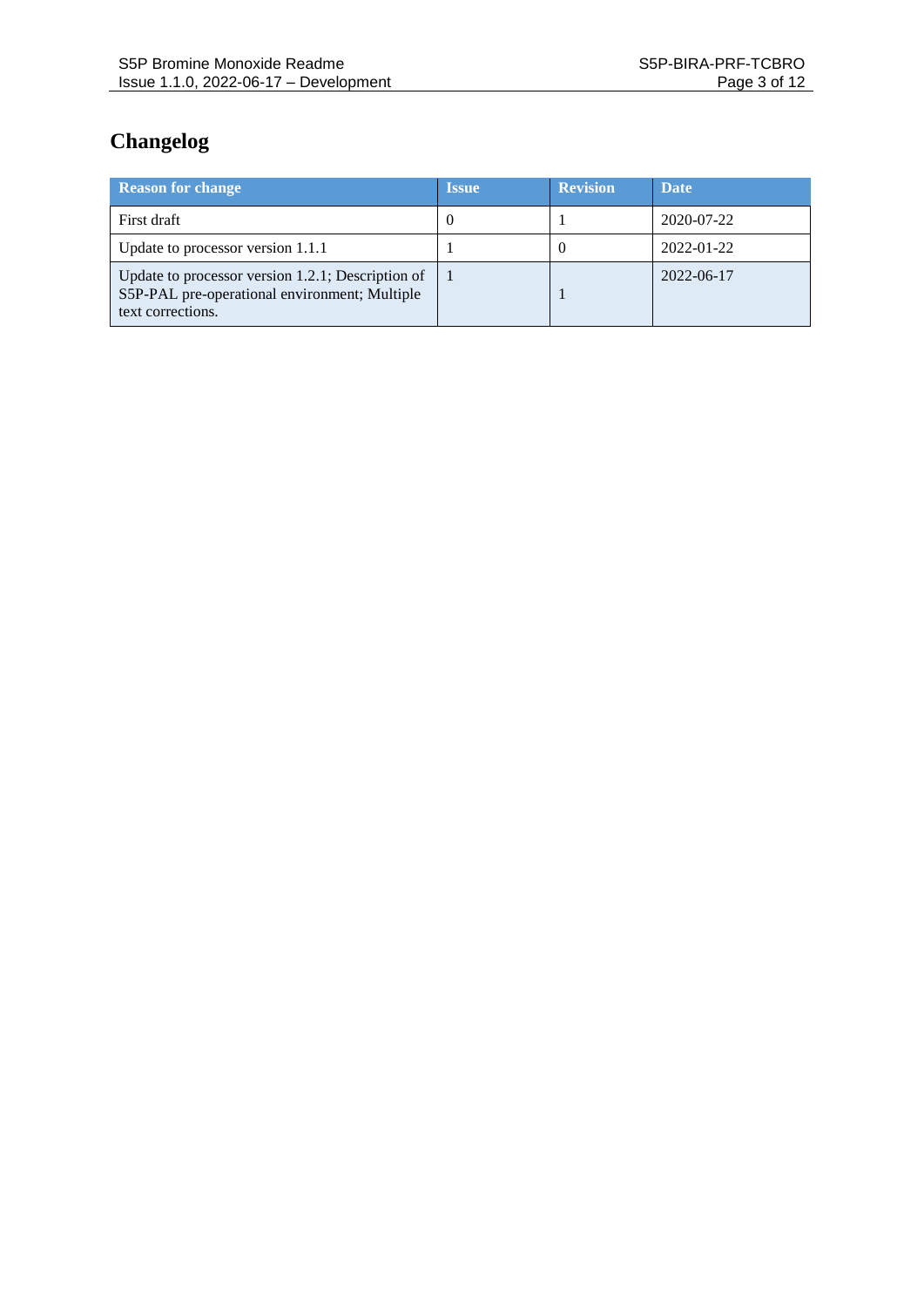### **1 Summary**

This is the Product Readme File (PRF) for the Copernicus Sentinel 5 Precursor Tropospheric Monitoring Instrument (S5p/TROPOMI) Total Bromine monoxide Level 2 data product and is applicable for Offline (OFFL) products. The full processor is made up of a main processor, called TCBRO (total column BrO) and an auxiliary processor for the generation of data for background offset correction and the use of radiance data as spectral reference, called BGBRO (background BrO).

Product Identifiers: **L2\_\_BRO\_\_\_, AUX\_BGBRO\_, AUX\_RARBD3**

Example filenames:

S5P\_OFFL\_L2\_BRO\_\_\_\_20190330T174932\_20190330T193102\_07567\_01\_010100\_20211113T051447.nc

S5P\_OFFL\_AUX\_BGBRO\_\_20190921T231149\_20190923T003410\_20211204T115351

S5P\_OFFL\_AUX\_RARBD3\_20191022T232727\_20191024T004949\_20211204T083952

This Readme file describes the current processing baseline, product and quality limitations, and product availability status.

The data file contains the brominemonoxide total vertical column which gives the total atmospheric column between the surface and top of atmosphere. The random error uncertainty originating from the spectral fit is given in the brominemonoxide\_total\_vertical\_column\_precision. Other uncertainty terms are provided in the support\_data, as for example the systematic error uncertainties

As a user guideline for the data quality, a qa\_value is given with the data. In order to avoid misinterpretation of the data quality. It is recommended at the current stage to only use those pixels with a qa\_value above 0.5.

Initial validation exercises show a good agreement with zenith-sky ground-based measurement and with total BrO columns from the GOME-2 instruments on the MetOp-B and –C platforms [\[RD05\].](#page-10-0)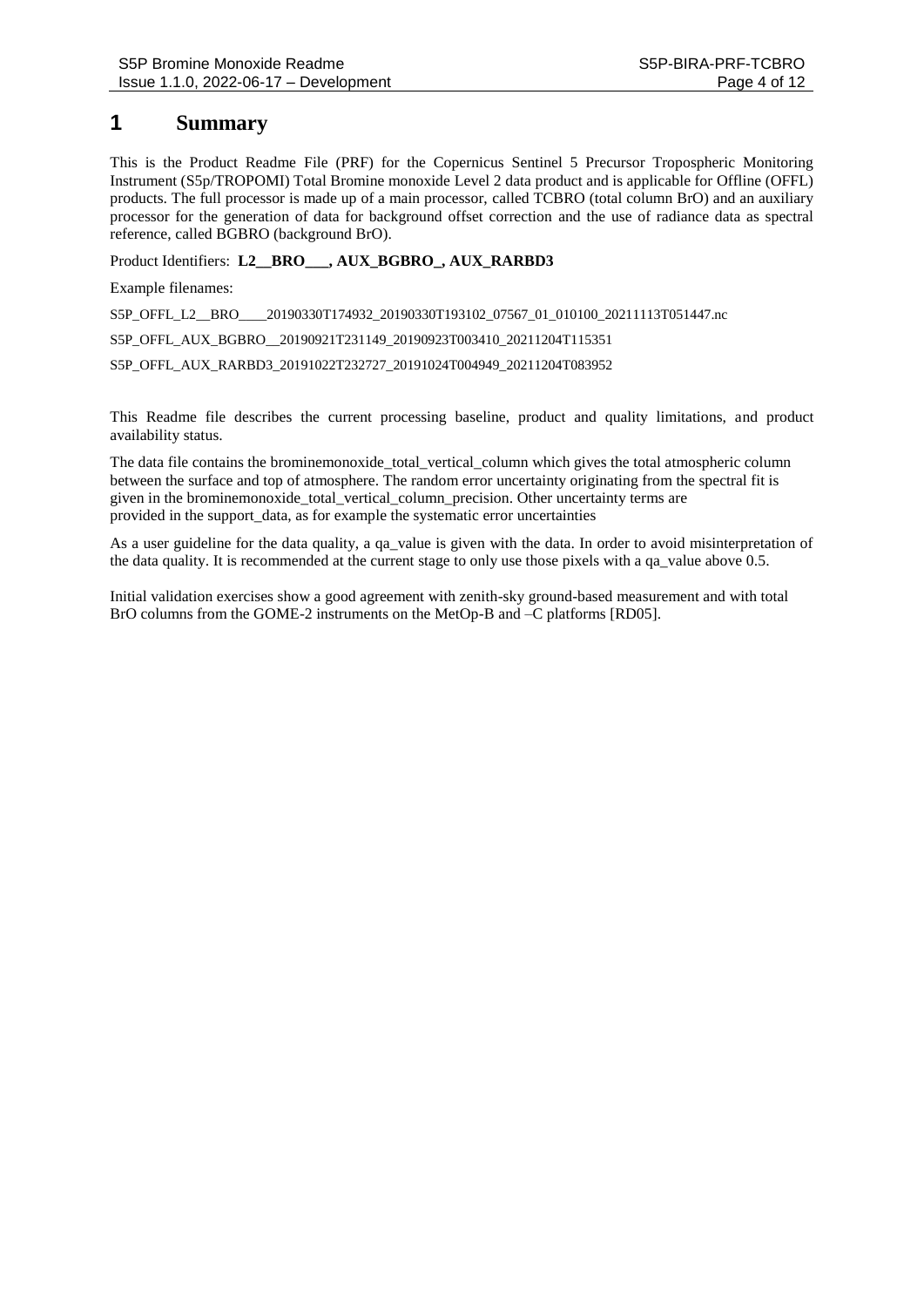# **2 Processing baseline description**

The history of the TCBRO processor versions is detailed in [Table 1.](#page-4-0)

| <b>Processor Version</b>     | <b>Applied from</b>                                                                                                                                                                                                                                                                          | <b>Applied until</b>            | <b>Relevant development</b>                                                                                                                                                                                                            |  |
|------------------------------|----------------------------------------------------------------------------------------------------------------------------------------------------------------------------------------------------------------------------------------------------------------------------------------------|---------------------------------|----------------------------------------------------------------------------------------------------------------------------------------------------------------------------------------------------------------------------------------|--|
| 01.02.01                     | This version of the processor is active in the<br>S5P-PAL pre-operational environment. Newly<br>arriving L1b data is automatically processed.<br>L2 data from the beginning of the S5P mission to<br>the processor activation date will gradually be<br>made available over the next months. |                                 | File format<br>corrections of<br>inconsistent<br>variable/attribute<br>types.<br>Introduction of the<br>dynamic 'PAL ' file<br>class.<br>Minor changes to<br>$\overline{\phantom{a}}$<br>the preliminary error<br>budget calculations. |  |
| 01.01.01                     | OFFL: orbit 6309 2019-<br>$01-01$                                                                                                                                                                                                                                                            | OFFL: orbit 11452<br>2019-12-31 | Output file attribute data<br>type corrections.                                                                                                                                                                                        |  |
| 01.01.00<br><b>July 2021</b> | OFFL: orbit 6309 2019-<br>$01 - 01$                                                                                                                                                                                                                                                          | OFFL: orbit 11452<br>2019-12-31 | All components in place.<br>First full netCDF4 output<br>file format. Proper ingestion<br>of BGBRO auxiliary<br>processor data.                                                                                                        |  |
| 00.01.00<br><b>July 2020</b> | OFFL: orbit 6309 2019-<br>$01 - 01$                                                                                                                                                                                                                                                          | OFFL: orbit 11452<br>2019-12-31 | Initial version. Temporary<br>output format as HARP<br>netCDF4.                                                                                                                                                                        |  |

<span id="page-4-0"></span>**Table 1:** History of TCBRO/BGBRO processor versions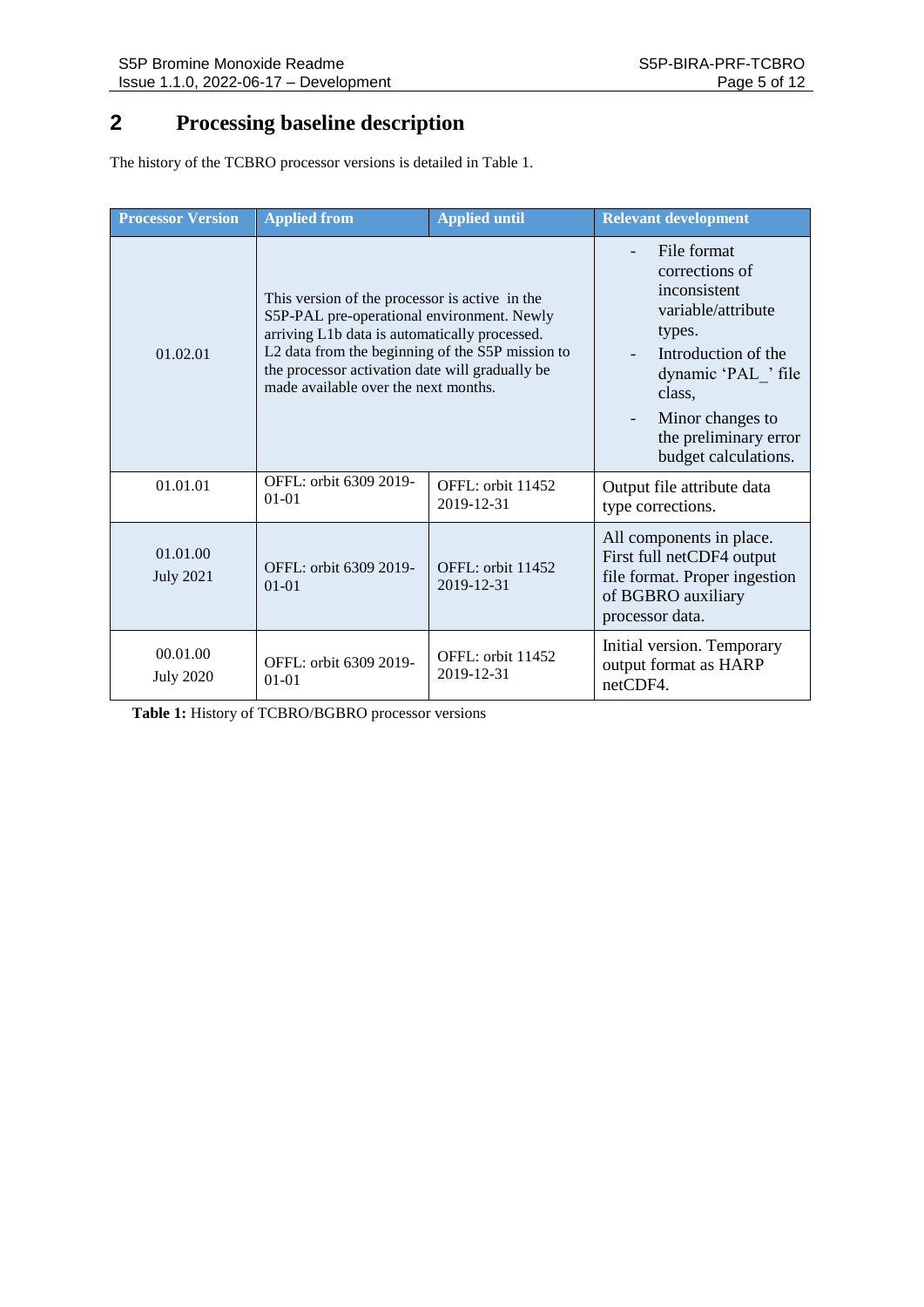### **3 Product Quality**

#### $3.1$ **Recommendations for data usage**

In order to avoid misinterpretation of the data quality, it is recommended to only use those TROPOMI pixels associated with a quality assessment value (qa\_value) above 0.5. The qa\_value is a continuous variable, ranging from 0 (error) to 1 (good quality). While it is a handy way of filtering observations of low quality, the "quality assurance value" should also be considered with caution, as it is a compromise to take into account several aspects that may affect the product result. Currently, pixels are considered of good quality if:

- The solar zenith angle is not too large (certainly below 89 degrees, but preferably  $\lt$  75 degrees).
- The fitting RMS  $< 2 \times 10^{-3}$ .
- The BrO vertical column is a valid number.

Further flagging refinement may be applied in the future.

For details regarding the qa\_value and its location in the product files, see [\[RD02\],](#page-10-1) [\[RD01\],](#page-10-2) and [\[RD03\].](#page-10-3)

#### $3.2$ **Validation results**

Initial validation results performed at BIRA-IASB for 2019 concludes that the TROPOMI bromine monoxide column is in good overall agreement with (i) reference measurements collected from ground-based zenith-sky measurements and, and (ii) the corresponding satellite data products from GOME-2 (-B and –C).

In comparisons for 12 overpass sites, a positive bias of 0 - 50% is observed with respect to the GOME-2 instruments, depending on measurement time and location. It is thought that this is at least in part due to a negative offset in the GOME-2 measurements [\(\[RD05\]\)](#page-10-0). Another component in the deviation is likely caused by the geometric approach for the AMF in TCBRO. More detailed studies of the offsets as function of measurement time and observed seen should give better insight in this phenomenon.

The agreements of the TCBRO columns with Harestua zenith-sky measurements is very good with an overall offset of  $-6 \pm 12$  % over the full year 2019 and  $-0.2 \pm 9$  % for the time frame March – October.

More comparisons with independent data sets are expected to be performed in the future.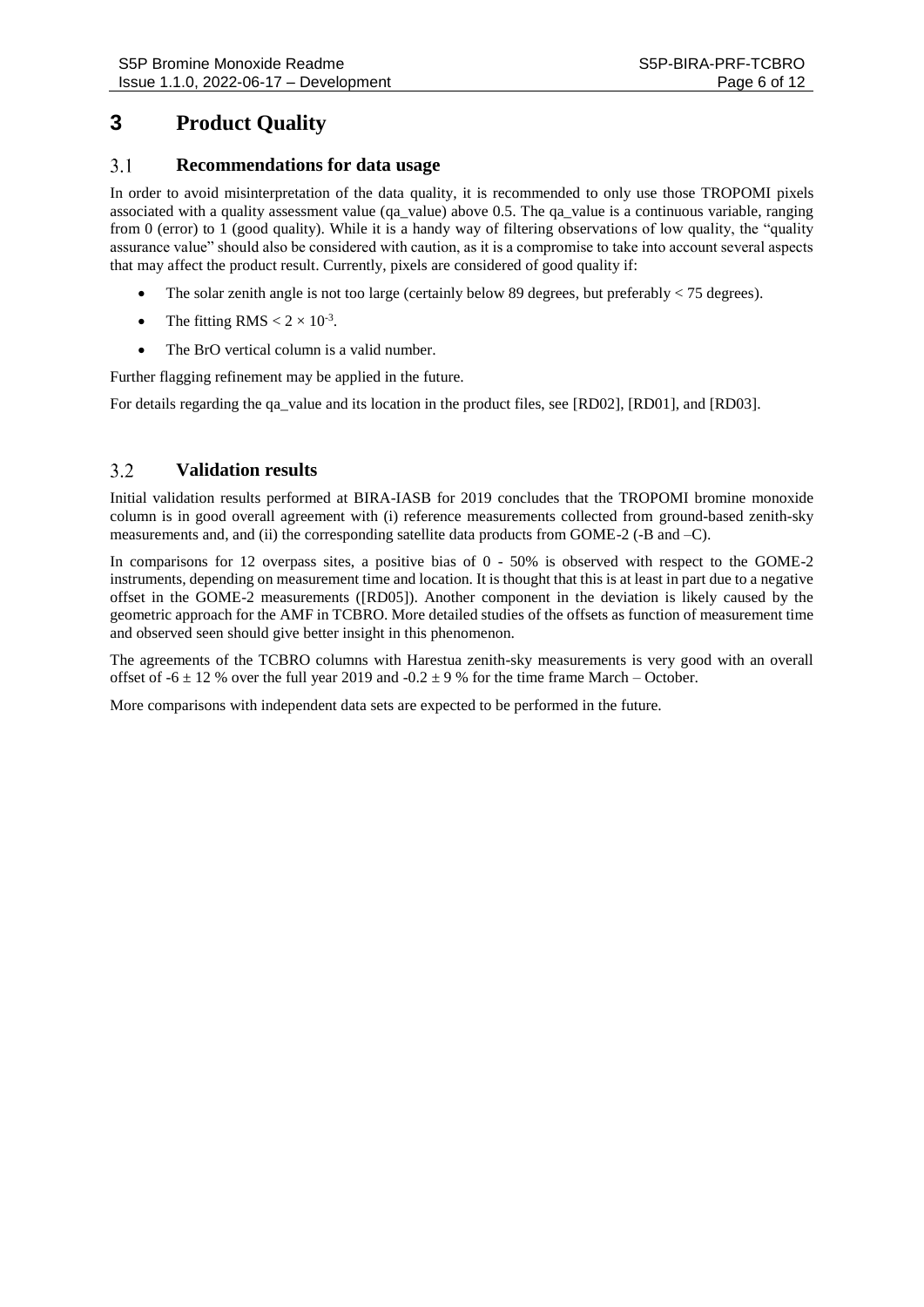### **4 Data quality remarks**

#### $4.1$ **Known Data Quality Issues**

### **AMF-related issues**

No specific data quality issues are known at the moment. However, the TCBRO algorithm currently applies a geometric AMF and certain known issues from other product may apply that are related to AMF aspects. Further analysis in the future of physical components that contribute to the AMF may be ground for further algorithm development and refinement of the quality flagging in the BrO L2 product.

### **Background correction**

The determination of the TCBRO BrO columns relies on background correction information and the use of radiance data as reference spectrum in the fit procedure. This information is determined on a daily basis by the BGBRO auxiliary processor and for the BrO retrieval the BGBRO information for the day closest in time to the measurements is adopted. If no suitable data is found, no processing is performed.

### **Negative slant columns**

Because of noise on the data, negative vertical column values are often observed in particular over clean regions or for low BrO emissions. It is recommended not to filter these values except for clear outliers.

#### $4.2$ **Corrected data quality issues.**

Upon processor version updates, corrected data quality issues will be listed here.

#### $4.3$ **Data features**

This section describes some characteristics of the data that might seem anomalous, however they are physically correct and not related to any problem.

### **Pixel geolocation around the North Pole (feature)**

The solar irradiance is measured on a daily basis over the North Pole at a reference azimuth angle to remove seasonal effects on the measurements. To this end, a yaw manoeuvre is executed when the instrument is still in radiance mode, causing possible distortion on the scanlines observed during this manoeuvre (i.e. crossing scanlines, "bow-tie" ground pixel shape instead of rectangular). This occurs at most during the last 26 seconds of radiance measurements in few orbits (7-9 per week).

Though this may seem anomalous, it is physically correct, and not related to any problem on the data geolocation.

#### 4.4 **Mission Operations Change**

A change in the Copernicus Sentinel 5P operations scenario, increasing the spatial resolution from 7.0 km to 5.5 km along track for all measurements, became operational from 6 August 2019, orbit 9388.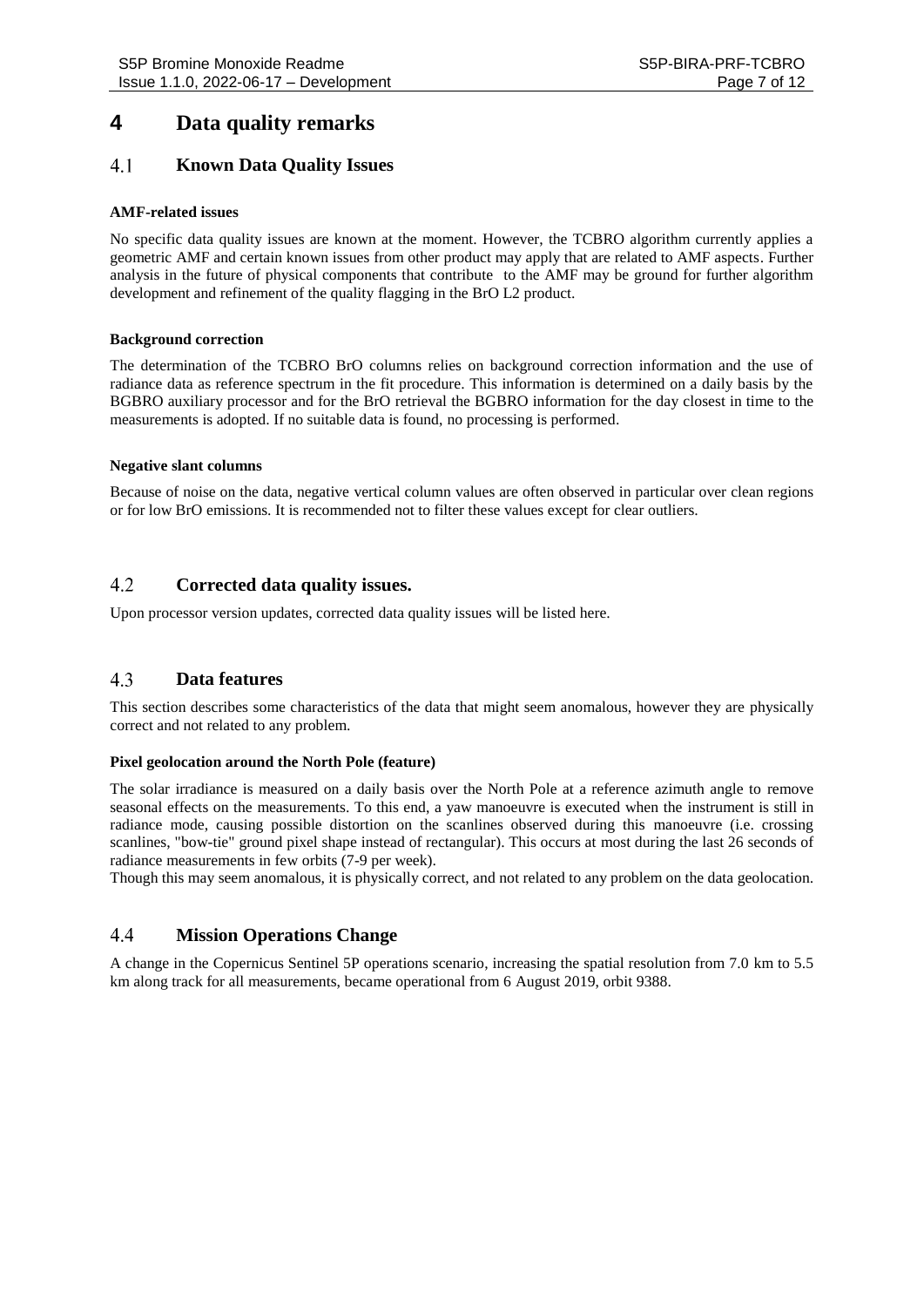# **5 Algorithm Change Record**

For a detailed description of the L2\_TCBRO\_\_ algorithm, please refer to the ATBD [\[RD01\].](#page-10-2)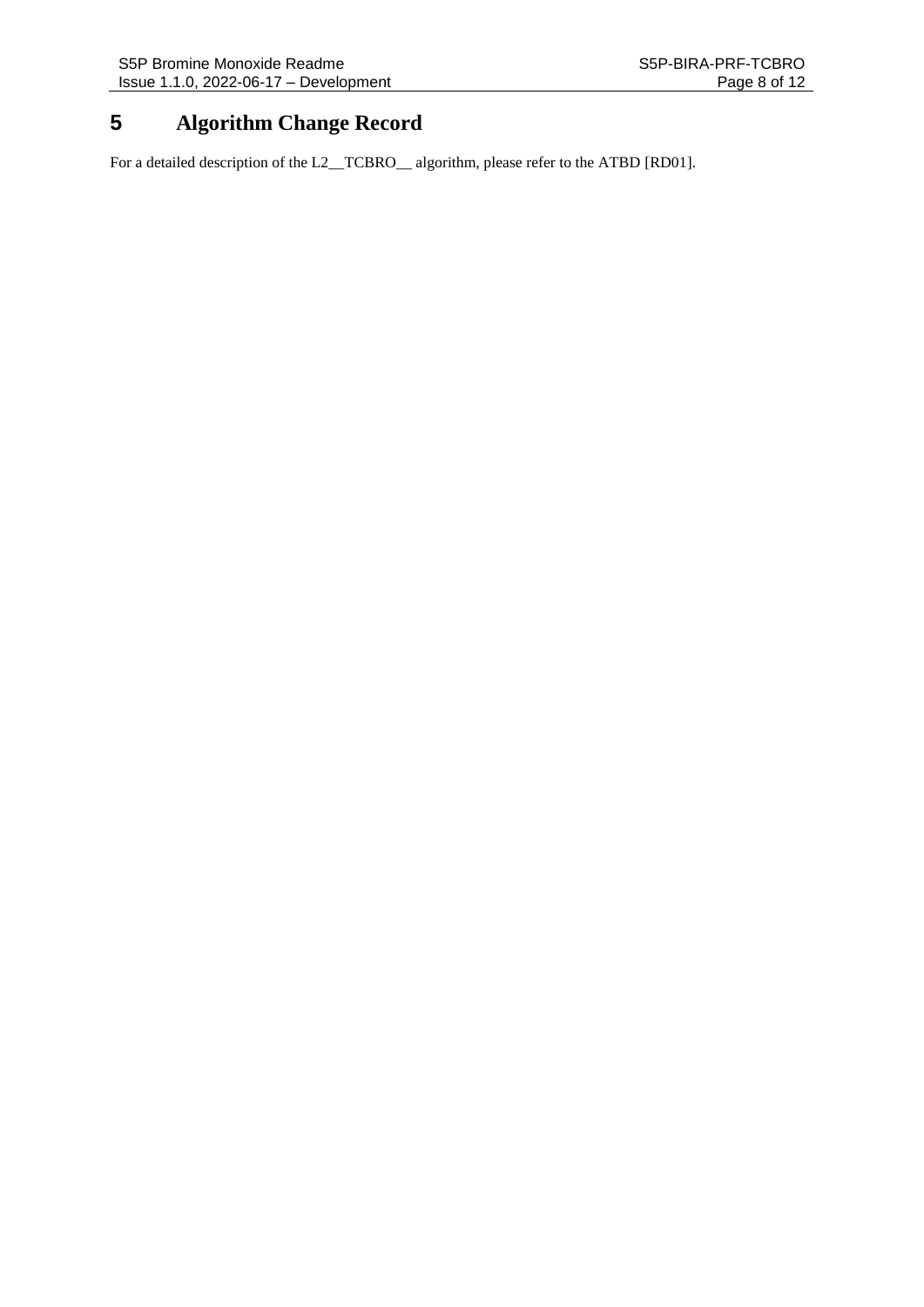### **6 Data Format**

The product is stored as NetCDF4 file. The NetCDF4 file contains both the data and the metadata for the product. For OFFL data the product is stored as a single file per satellite orbit. Processing of near-real time (NRTI) data the product is currently not foreseen.

Details of the data format are provided in the Product File Specification document [\(\[RD02\]\)](#page-10-1) and in the Product User Manual (PUM) [\[RD02\].](#page-10-1)

#### 6.1 **Data format changes**

Since the first draft of this document, the file format changed from a HARP-compliant netCDF4 file structure [\(\[ER01\]\)](#page-10-4) to a netCDF4 structure with content organized according to the S5P-PAL guidelines [\(\[RD04\]\)](#page-10-5).

In processor version 01.02.00, a file class 'PAL\_' was introduced. This replaces the file class 'OFFL' when the  $L1B > L2$  processing takes place on the S5P-PAL system. This is reflected in the resulting output files through the 'file\_class' global attribute and through the output file name, where 'OFFL' is replaced by 'PAL\_'.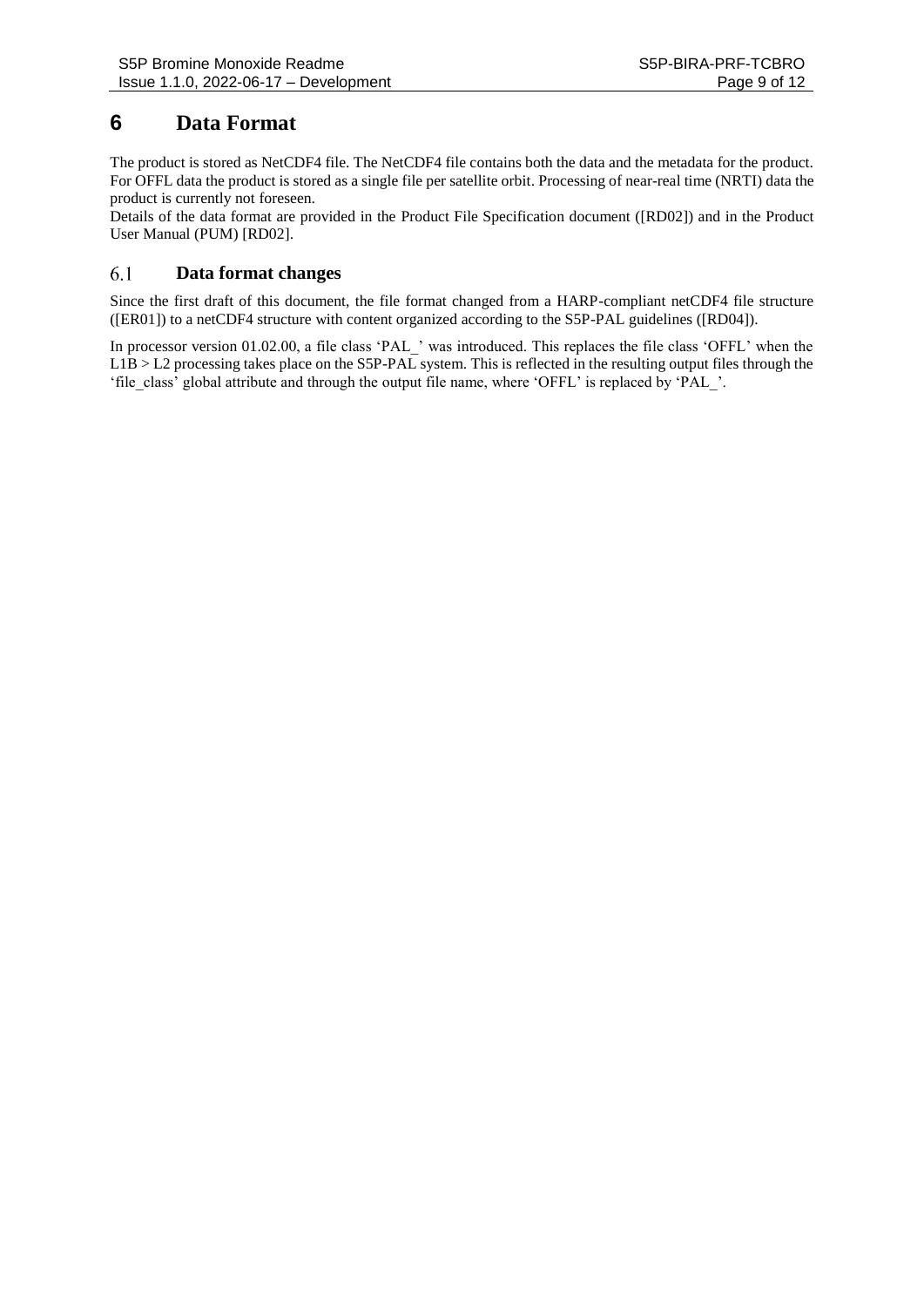### **7 Product Availability**

The latest product release, version 01.02.01, is currently being implemented in the so-called pre-operational environment of the S5P-PAL system [\(\[ER02\]\)](#page-10-6). Details will be provided in a future update of this document.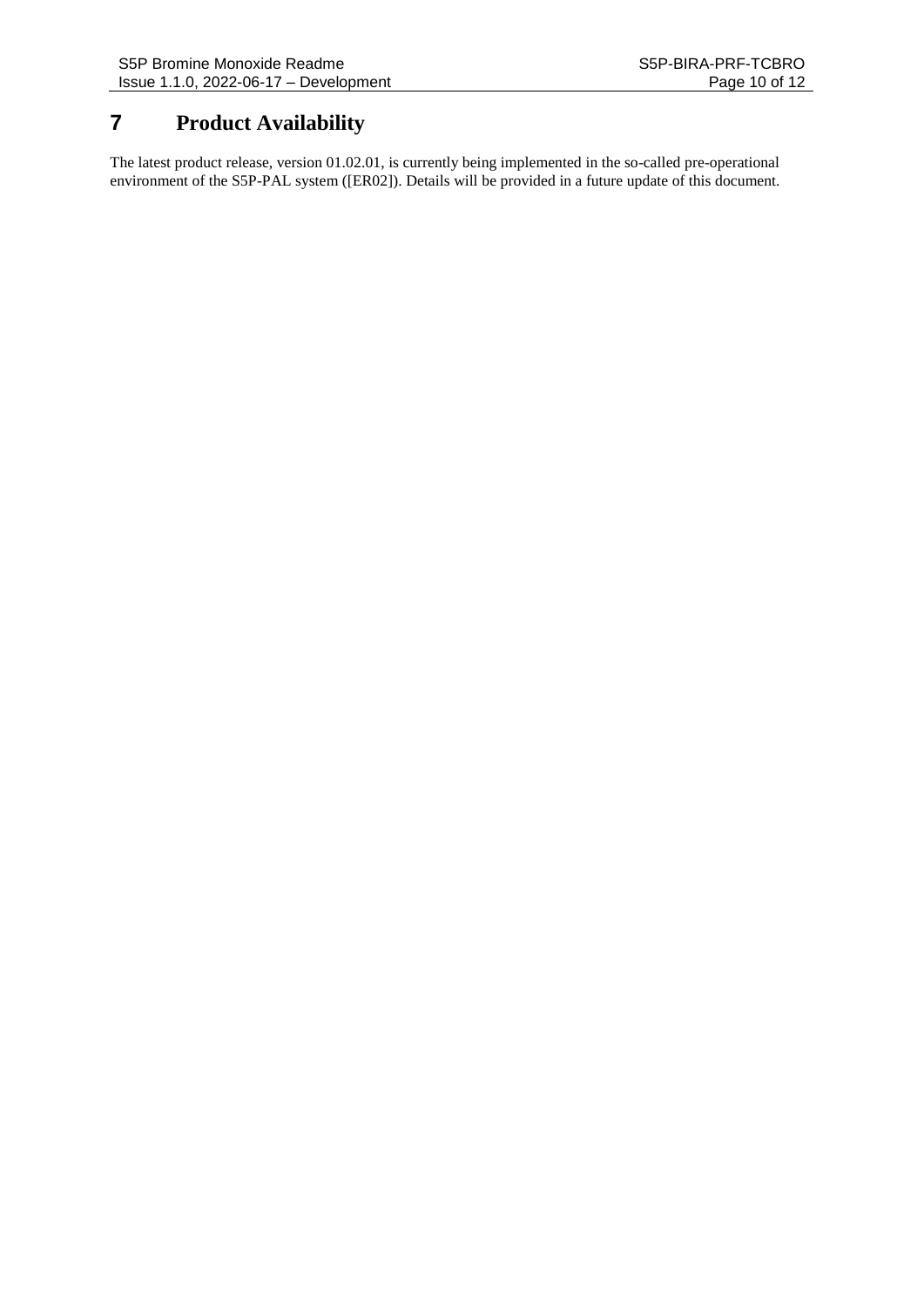### **8 References**

- <span id="page-10-2"></span>[RD01] Sentinel-5 precursor/TROPOMI Level 2 [Algorithm Theoretical](https://sentinels.copernicus.eu/documents/247904/2476257/Sentinel-5P-TROPOMI-ATBD-Total-Ozone) Basis Document Total Bromine Monoxide, **source**: BIRA; **ref**: S5P- BIRA-L2- ATBD-TCBRO; **issue:** 1.1.0; **date:** 2022-06-17.
- <span id="page-10-1"></span>[RD02] Sentinel-5 precursor/TROPOMI Level 2 [Product User Manual](https://sentinels.copernicus.eu/documents/247904/2474726/Sentinel-5P-Level-2-Product-User-Manual-Ozone-Total-Column) TCBRO, **source**: BIRA; **ref**: S5P-L2-BIRA-PUM-TCBRO; **issue:** 1.1.0; **date:** 2022-06-17.
- <span id="page-10-3"></span>[RD03] S5P/TROPOMI Level 2 Product Format Specification for the offline Total Bromine Monoxide algorithm TCBRO and its auxiliary algorithm BGBRO, **source**: BIRA; **ref**: S5P-L2-BIRA-PFS-TCBRO; issue: 1.1.0; **date:** 2021-06-17.
- <span id="page-10-5"></span>[RD04] S5p Product Algorithm Laboratory L2 Processor File Format Guidelines. **source:** S&T; **ref:** ST-ESA-S5P\_PAL-L2FFG-001; **issue:** 1.3; **date:** 2022-05-11.
- <span id="page-10-0"></span>[RD05] S5P/TROPOMI Total BrO Algorithm TCBRO Validaion Report. **source:** BIRA; **ref:** S5P-BIRA-L2-TCBRO-VR; **issue:** 1.0.0; date: 2022-01-09
- <span id="page-10-4"></span>[ER01] https://atmospherictoolbox.org/harp/
- <span id="page-10-6"></span>[ER02] https://www.s5p-pal.com/